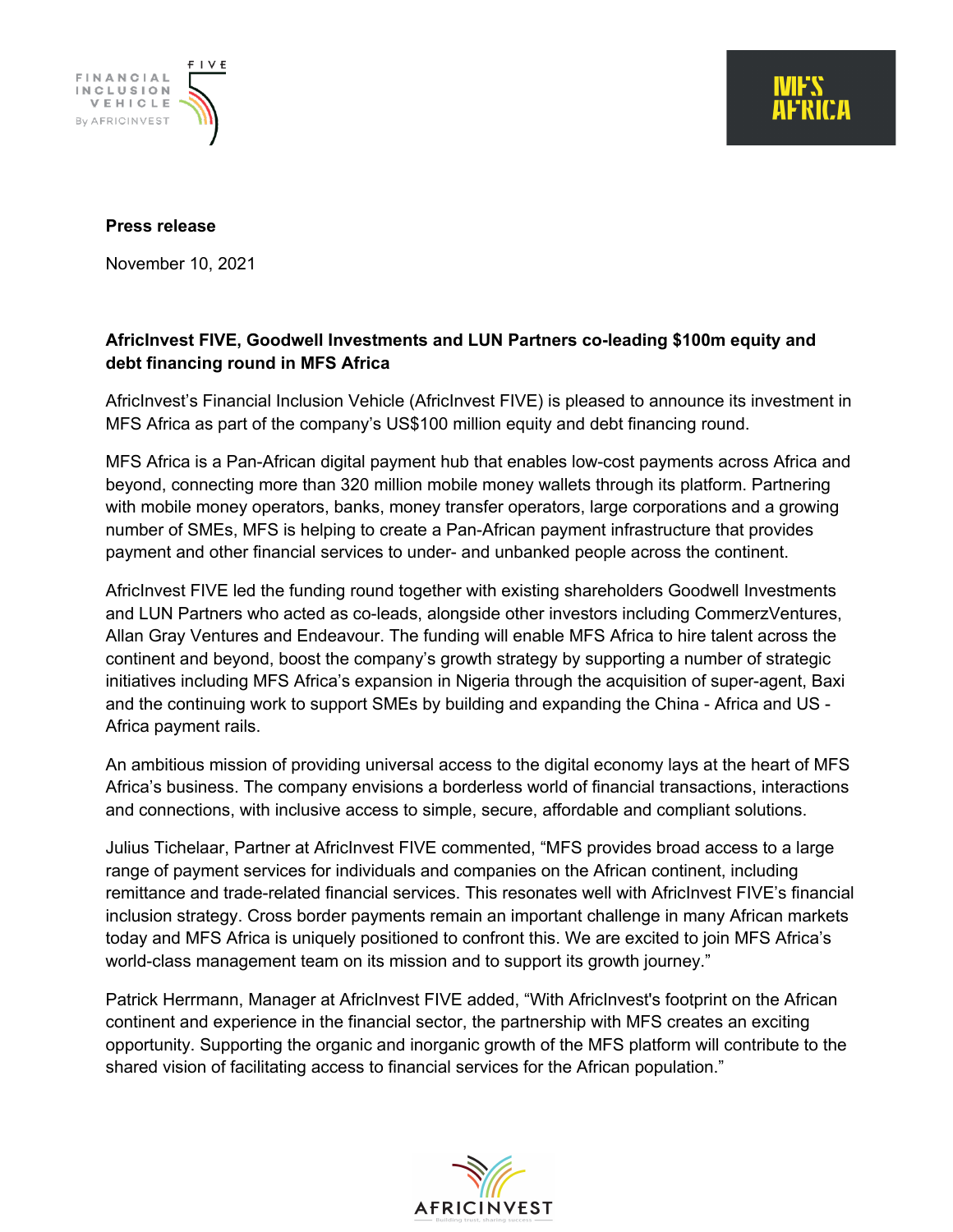FINANCIAL INCLUSION VEHICLE By AFRICINVEST

> Dare Okoudjou, CEO and Founder of MFS Africa said, "We knew from the onset that what we set out to do, making borders matter less for payment in, to and from Africa, was incredibly difficult. We knew it will require strong partnerships at each stage. The partnership with AfricInvest is one of these as we start MFS Africa 3.0. It not only gives aid access to a large pool of committed and patient capital but also to a team of passionate and like-minded professionals as well an invaluable network of expertise and resources across the continent and beyond. We look forward to working with them in the years to come."

### **-Ends-**

### **About AfricInvest**

AfricInvest is among the leading private equity firms in Africa with over 1.9 billion USD of funds raised. Founded 27 years ago, AfricInvest has made over 180 investments in more than 25 countries across the African continent in a variety of sectors, contributing to significant socioeconomic development mainly thanks to revenue growth and profitability improvement across its portfolio companies. AfricInvest FIVE is an evergreen investment vehicle raised in December 2017 and dedicated to the financial sector in Africa. FIVE stands for Financial Inclusion Vehicle. The number five represents the aspiration of AfricInvest and FIVE's investors to contribute to achieving universal access to financial services in Africa. As the current level of penetration on the continent is a mere 20%, achieving universal access will require a fivefold increase. Digital transformation is one of the key drivers towards the universal access and as such, FIVE seeks to enhance the digital strategies of its portfolio companies. Its evergreen structure enables it to support its portfolio companies in achieving meaningful strategic transformations. FIVE is backed by a strong investor base including FMO, Norfund, KfW, BIO, AfDB and IFU. The fund is supported by AfricInvest's eight offices across the continent which impart deep experience and relationships, sectoral expertise, and environmental, social and governance improvements for portfolio companies.

For more information about AfricInvest, please visit: Website: www.africinvest.com Twitter: @Africinvest\_Grp LinkedIn: www.linkedin.com/company/africinvestgrp

# **About MFS Africa**

MFS Africa is the leading digital payments gateway supported by a multi-cultural, multi-talented, agile team from over 30 different nations that is driven to create access to a borderless world - a world where access overcomes borders. Consistently at the forefront of relevant, timely tech innovations, we connect people across Africa – to each other and to the global digital economy. We transform payment systems, processes, mindsets, lives, and realities for the better. Conquering the barriers that foster exclusion and stifle opportunities. It's no secret that mobile money has revolutionised access to certain financial services in Africa and much of the rest of the world. MFS Africa has been driving the next step in this revolution since its founding – to bring